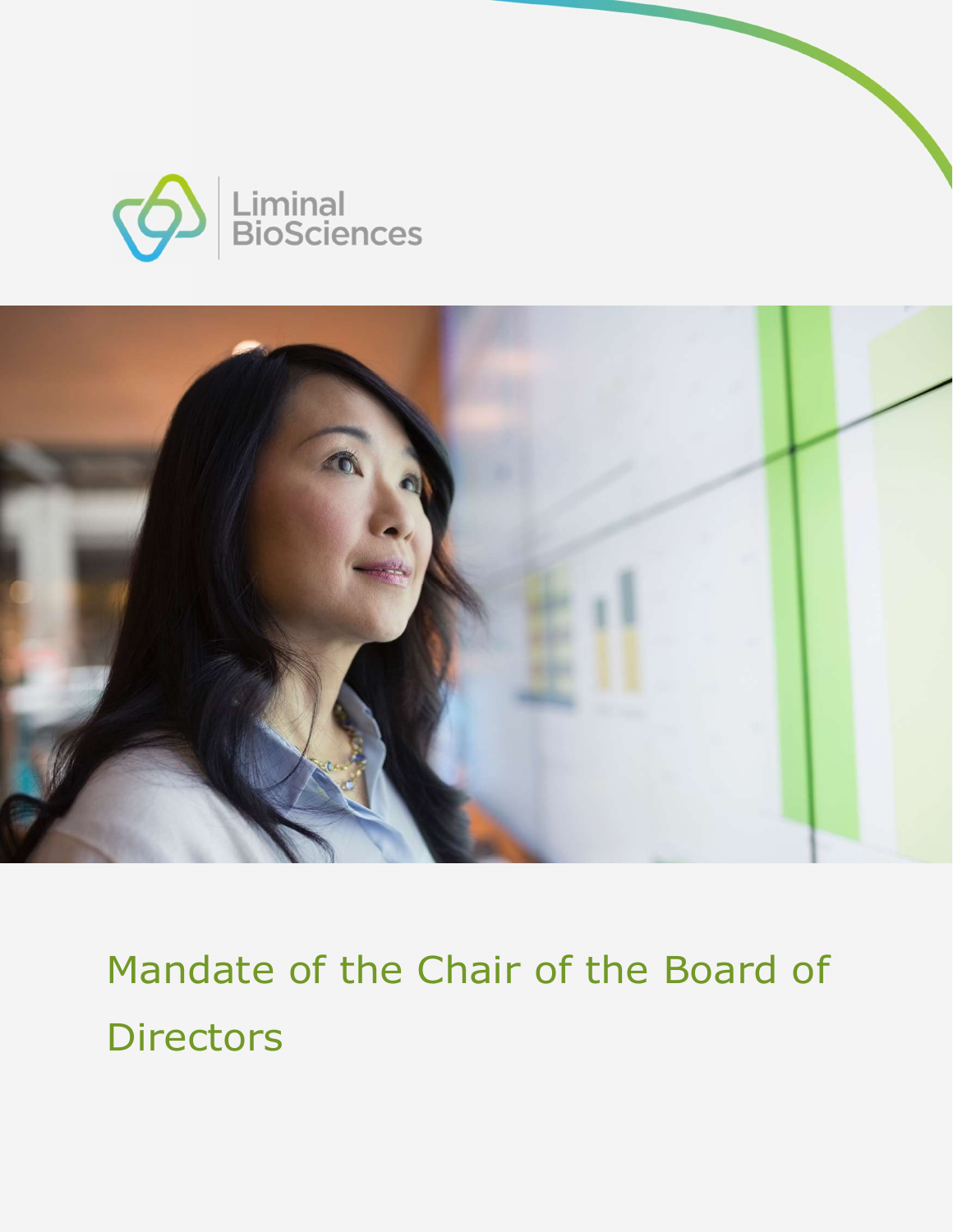

# Mandate of the Chair of the Board of **Directors**

## General

The chair (the "Chair") of the Board of Directors (the "Board") of Liminal BioSciences Inc. (the "**Company**") chairs the meetings of the Board and assures its good functioning and the good functioning of the committees of the Board. The Chair may attend at all such committee meetings.

## Functions and Responsibilities

#### Management of Board

The Chair shall:

- 1. preside over the meetings of the Board and ensure its efficient and productive functioning;
- 2. work in a constructive manner to arrive at a consensus among Board members while allowing open and honest discussions;
- 3. establish, in collaboration with the Chief Executive Officer ("CEO"), the Lead Independent Director and the Corporate Secretary of the Company, the agenda, the calendar and the annual workplan for Board meetings;
- 4. promote and facilitate open and effective communication among Board members;
- 5. strive to maximize the cohesion and general effectiveness of the Board as a policy-making and surveillance entity;
- 6. ensure that the Board performs its duties and responsibilities as stipulated in the Board mandate as well as any applicable legislation, and assure himself that the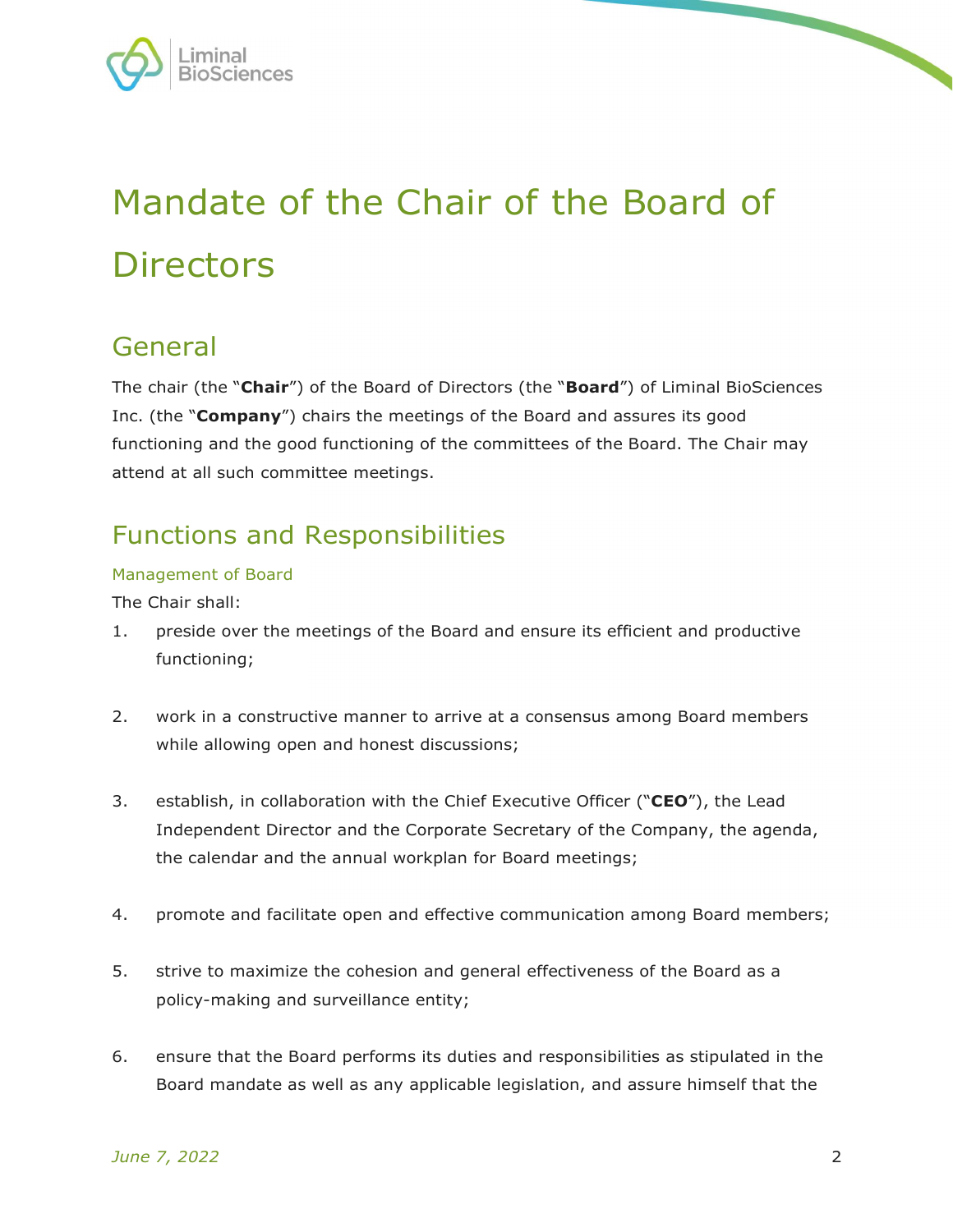

Board respects administrative regulations and the governance policies of the Board;

- 7. oversee the enforcement of the Code of Ethics and Business Conduct among the Board members, interpret its articles, and assure himself that the rules and principles of ethics are respected by Board members;
- 8. "Personal Implication" provision: abstain from chairing a specific section of any meeting where he/she has a personal implication in an item being discussed during that section; another Board member shall chair the meeting for that item;
- 9. represent the Company before shareholders in collaboration with the CEO and the Lead Independent Director of the Company;
- 10. collaborate with the HR & Corporate Governance Committee, further to consultation with the Board, to ensure the proper succession of Board members as well as to ensure the proper Board Committees composition;
- 11. oversee the proper coordination of presentations and reports made to the Board;
- 12. ensure constructive relationships and effective communication between the Board and the Company's management team;
- 13. examine and approve the travel and entertainment expenses of the CEO as well as the members of the Board;
- 14. ensure that the Board has all the necessary information to permit the proper examination and supervision of the implementation of the Company's strategies and policies;
- 15. together with the Lead Independent Director, coordinate the performance evaluation of the Board members based on guidelines previously established by the HR & Corporate Governance Committee, and conclude the evaluation process by meeting individually with each Board member;

 $\overline{\phantom{0}}$